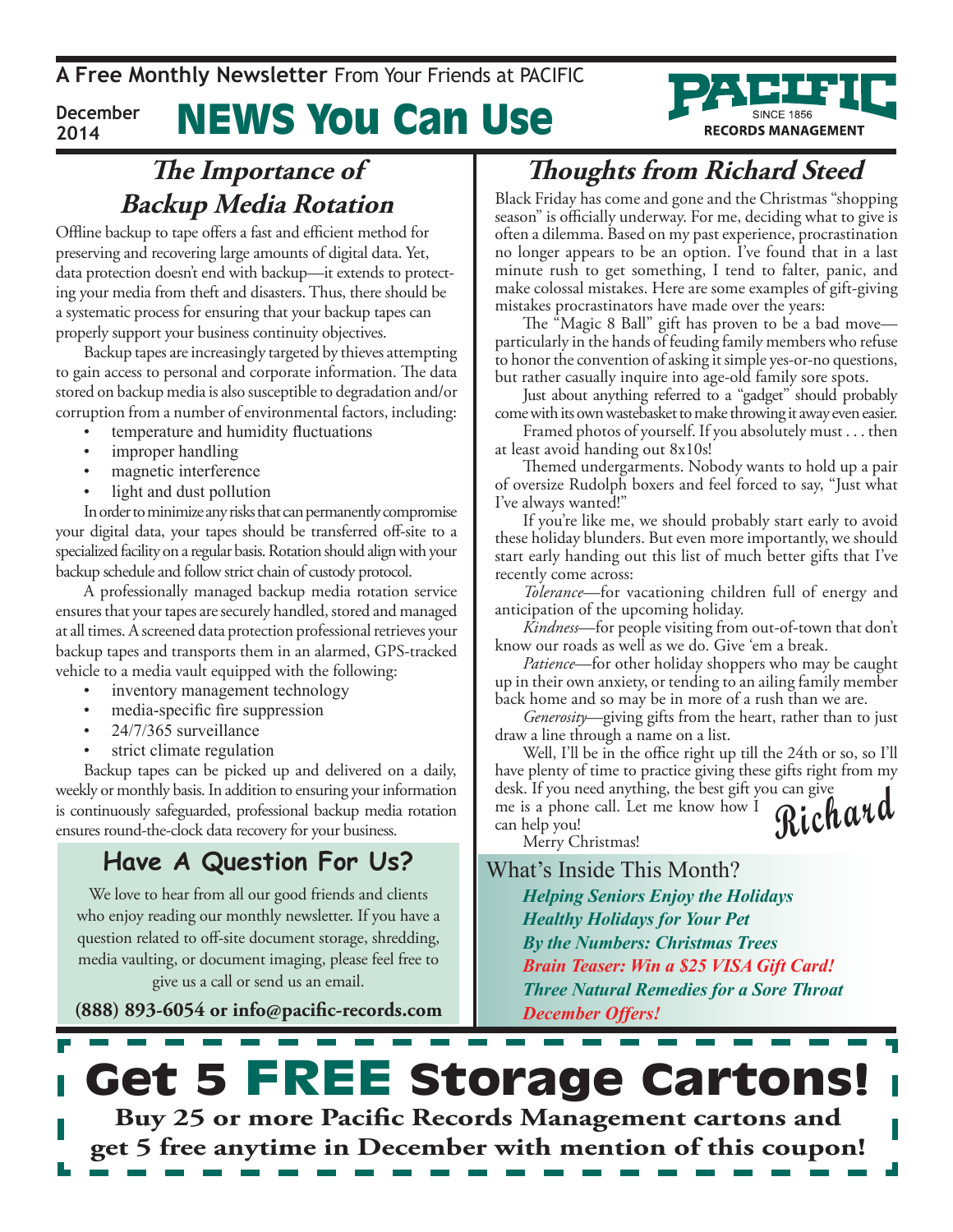#### **Done with Winter**

A family owned a small farm in Canada right on the North Dakota border. For generations, their land had been the subject of a minor dispute between Canada and the United States. A grandmother, her son, and his children lived on the farm now.

One day, the son came in from getting the mail and said, "What great news! The government has come to an agreement with Washington. They've decided that our land is really part of the United States. We have the right to

approve or disapprove of the agreement. What do you think?"

"What do I think?" his mother said. "Jump at it! Call them right now and tell them we accept! I don't think I could stand another one of those Canadian winters!"

## **Helping Seniors Enjoy the Holidays**

Most people love the holiday season, but for some, the stress of the holidays can make for a rough time. Older adults with health issues can experience confusion, depression, or health problems during this time. With a little care and attention, these issues can often be easily resolved, making for a happier and less stressful time for both seniors and their families.

If you have a loved one who struggles with memory issues, the holidays can cause distress. But this is the perfect time to take a walk down memory lane. This is especially important for those who suffer from short-term memory loss, but enjoy memories from times long past. Gathering family together means that you have a perfect opportunity to relive fond memories. Break out the photo albums, watch old family movies, and call far away relatives together.

Seniors sometimes get easily fatigued. Take note of any signs of overexertion. Plan for a down time during the day if the whole family is together. Many in the family would probably appreciate the opportunity for a nap or some quiet time together, and this gives your older loved ones time to reenergize for more fun later in the day.

To prepare for holiday get-togethers, take some time a day or two ahead to help your elderly loved one finish up gift shopping, wrap presents, write out Christmas cards, and pick out their outfits for any parties. This will eliminate any last minute stress and gives you an opportunity to spend time with him or her before other social events.

Finally, watch out for any possible interactions between medications a senior may be taking and any alcohol served at your holiday family gatherings. It can be easy to lose track of what you are drinking, no matter what your age, and we don't always realize how our medications might react to alcohol consumption.

#### **December Holidays and Events**

- 1 World AIDS Day
- 1-5 Cookie Exchange Week
- 2 Special Education Day
- 2 International Day for the Abolition of Slavery
- 3 Special Kids Day
- 3 International Day of Persons with Disabilities
- 5 National Salesperson's Day
- 6 National Miner's Day
- 6 National Pawnbrokers Day
- 7 National Pearl Harbor Remembrance Day
- 7 International Civil Aviation Day
- 9 International Anti-Corruption Day
- 10 Human Rights Day
- 10-17 Human Rights Week
- 11 International Mountain Day
- 12 Official Lost and Found Day
- 13 Gingerbread Decorating Day
- 13 International Shareware Day
- 13 National Day of the Horse
- 15 Bill of Rights Day
- 15 Cat Herders Day
- 17 Wright Brothers Day
- 19 Underdog Day
- 20 International Human Solidarity Day
- 21 Humbug Day
- 21 First Day of Winter
- 24 Christmas Eve
- 25 Christmas
- 25-31 It's About Time Week
- 26 First Day of Kwanzaa
- 26 National Whiner's Day
- 29 Tick Tock Day
- 31 Make Up Your Mind Day
- 31 New Year's Eve
- 31 No Interruptions Day

#### **December is also . . .**

Bingo's Birthday Month National Impaired Driving Prevention month National Write a Business Plan Month Safe Toys and Gifts Month Worldwide Food Service Safety Month

#### **Drinking Green Tea for Your Health**

Green tea has high levels of antioxidants and other nutrients, making it an easy way to boost your nutrition. It may even extend your life. In a study conducted by researchers at Tohoku University in Japan, 40,000 men and women were tracked for up to 11 years. Those who drank warm green tea on a daily basis had lower death rates than those who didn't. So drink up your green tea--it may just help you live a long and healthy life.

The material contained in this newsletter is for informational purposes only and is based upon sources believed to be reliable and authoritative; however, it has not been independently verified by us. This newsletter should not be construed as offering professional advice. For guidance on a specific matter, please consult a qualified professional.

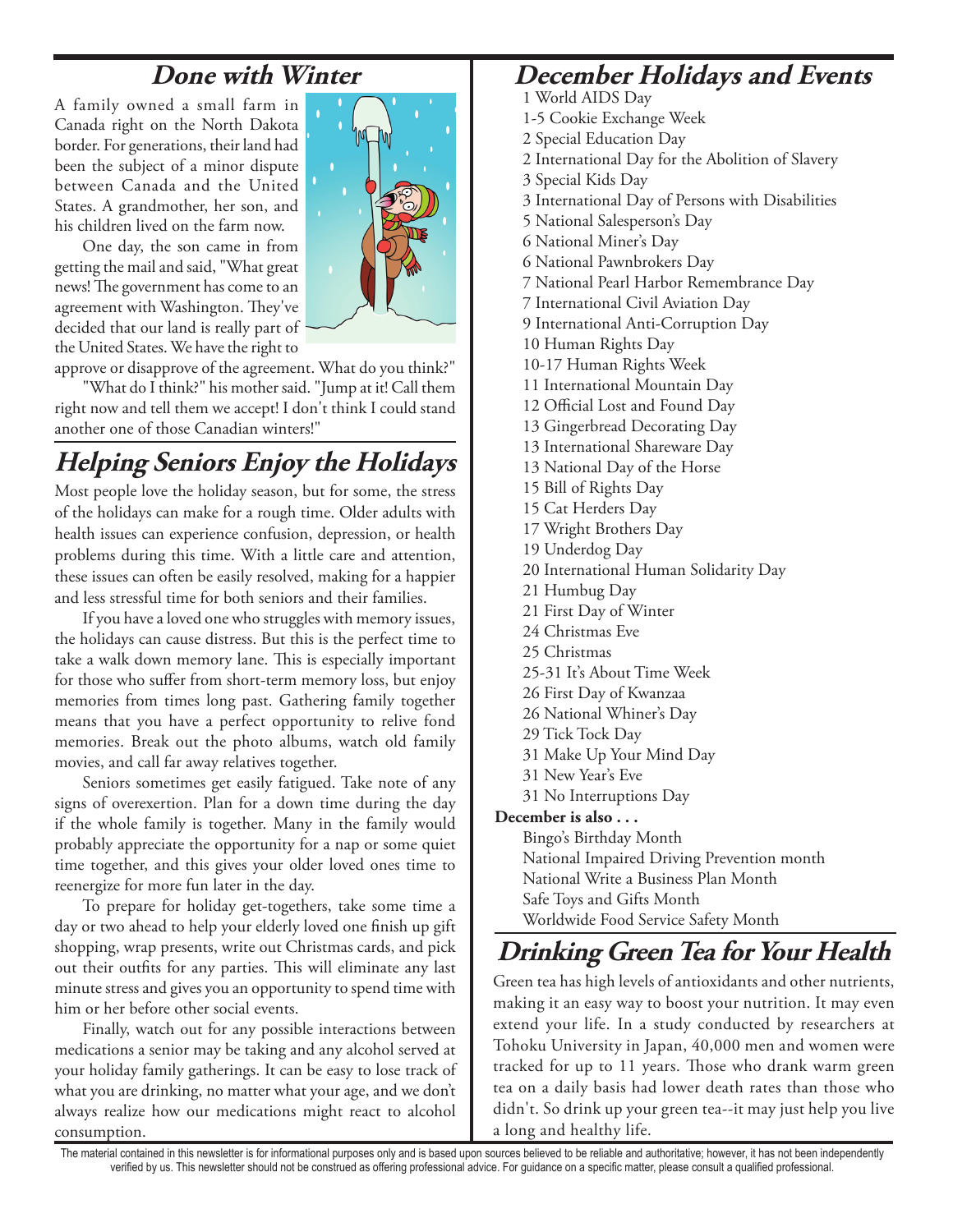# PacBlog

### **Assessing Your Storage Option Risks**

PacBlog is the monthly web log of Pacific Records Storage To read this month's installment, please click the title below.

#### <http://pacific-records.com/assessing-storage-option-risks>

You may also access the PacBlog at the URL below. There you will find this month's installment along with archives of previous installments.

#### **http://pacific-records.com/category/pacnews**

## **Bumper Sticker Humor**

- • A mind is a terrible thing. That's why I save it for special occasions.
- • Sure, I've seen people like you before—but I had to pay admission.
- • My mind not only wanders. Sometimes it leaves completely.
- The only thing standing between me and total happiness is reality.

*Let your soul stand cool and composed before a million universes.* —Walt Whitman

#### **Do You Want To**  Win A \$25 VISA Gift **Card?**



Each month we'll give you a new

challenge of some type. All those who reply with a correct answer are eligible to win. At the end of the month we'll draw a lucky name.

Here is this month's challenge: **Last Month's Answer to:** *Marc's father says: "I will pay you \$6.00 per hour for the 6 seconds you took to wash your hands before dinner." How much money will Marc receive?* What is the center of gravity?

**Last month's Winner: Dave Kinross One Cent**

**Chief Financial Officer**

**Central Valley Community Bank**

Email your answer to **info@pacific-records.com**

## **December Service Awards**

Celebrating Pacific Employee Anniversaries

**17 years** Greg Tudor, President and CEO

## **By the Numbers: Christmas Trees**

- In the United States, over one million acres are used to grow Christmas trees, numbering about 350 million trees on over 15,000 Christmas tree farms.
- More trees are cut in Oregon than any other U.S. state, with annual tree harvest at 6.4 million from that state.
- • Almost 11 million artificial Christmas trees are purchased in the United States each year.

## **Quick Tips: Green Living**

When cooking on an electric stovetop, try to match your pot size to the coil size on your stove. Placing a small pot on a large coil means that some of the heat is sent off the side of the pot. In fact, you can waste up to 40% of your heating energy if the coil is larger than the bottom of the pot. This means wasted energy and more money in utility bills for you.

The same principles apply to gas stoves. Try to avoid having the flames too close to the edge of smaller pots. These strategies are good safety practices as well!



GLASBERGEN

"It's a new app for people who can't get home for the holidays. It criticizes your lifestyle, disapproves of your significant other, and bursts into tears when you talk back to it."

# 3 months FREE secure Destruction service

*Get 3 months of free Secure Destruction service when you sign up for a new Secure Destruction account with a one-year agreement. Just mention this coupon! Email info@pacific-records.com for more information.*